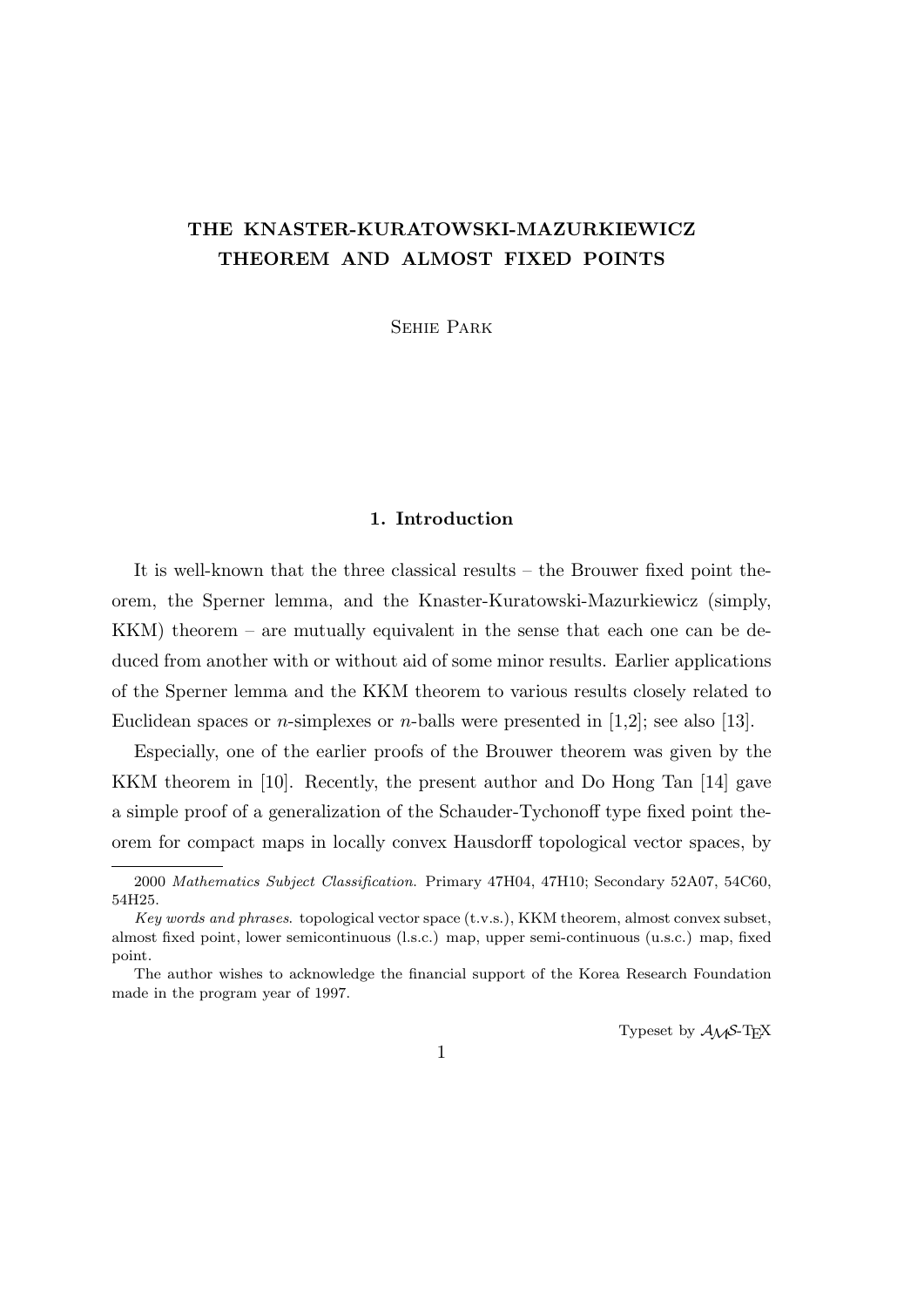directly using the KKM theorem. Subsequently, in [15], elementary proofs of generalizations of the Himmelberg-Idzik type fixed point theorem for convex-valued upper semicontinuous multimaps were obtained from the "open" valued version of the KKM theorem due to Kim [9] and Shih-Tan [16].

On the other hand, in 1957, Alexandroff-Pasynkoff [3] gave an elementary proof of the essentiality of the identity map of the boundary of a simplex by using a variant of the KKM theorem. Consequently, a simple proof of the Brouwer theorem could be given by using their theorem; see [13]. Moreover, in 1990, Lassonde [11] suggested an "open" version of the Alexandroff-Pasynkoff theorem.

In the present paper, we first deduce a generalization of the Alexandroff-Pasynkoff theorem by using the KKM theorem for the "closed" and "open" valued cases and note that these two theorems are actually equivalent. And then, the KKM theorem is applied to our main result, which concerns with the existence of almost fixed points of lower [resp. upper] semicontinuous multimaps. Our new result is general enough to include properly previous results on almost fixed points due to Ky Fan [7] and Lassonde [11], and fixed point theorems due to Park and Tan [14, 15], Himmelberg [8], and many others. Finally, applying our main result, we give a partial solution to a conjecture raised by Ben-El-Mechaiekh  $[4, 5]$ 

### **2. The KKM and Alexandroff-Pasynkoff theorems**

From the KKM theorem and its open version, we have immediately the following form as in Fan  $[6]$ :

Theorem 1. *Let X be a subset of a topological vector space, D a nonempty subset of X such that*  $\text{co } D \subset X$ *, and*  $F: D \to X$  *a multimap with closed* [*resp. open*] *values in X. If*

(1) co *A ⊂ F*(*A*) 2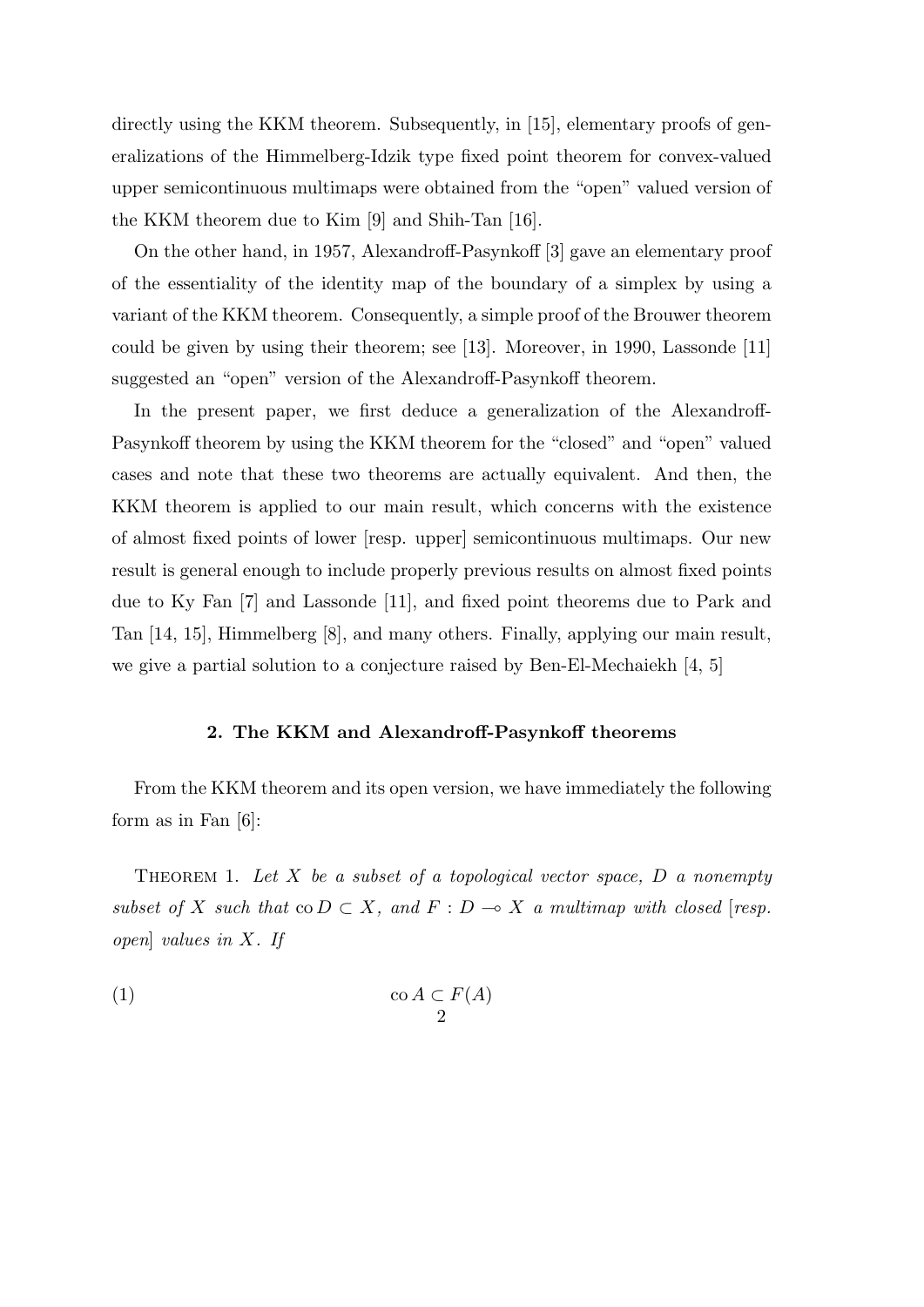*for every nonempty finite subset A of D, then the family*  ${F(x)}_{x \in D}$  *has the finite intersection property.*

The open version of the KKM theorem was due to Kim [9] and Shih-Tan [16], and later, Lassonde [11] showed that the closed and open versions of the KKM theorem can be derived from each other.

From Theorem 1, we have the following generalization of the Alexandroff-Pasynkoff theorem [3]:

THEOREM 2. Let *X* be a subset of a topological vector space,  $\{A_i\}_{i=0}^n$  a family *of*  $(n + 1)$  *closed* [*resp. open*] *subsets covering X, and*  $\{x_i\}_{i=0}^n$  *a family of*  $(n + 1)$ *points of X such that*  $\text{co}\lbrace x_i \rbrace_{i=0}^n \subset X$  *and* 

$$
\operatorname{co}\{x_0,\cdots,\widehat{x_i},\cdots,x_n\}\subset A_i\ \ \text{for each}\ i=0,1,\cdots,n.
$$

*Then*

$$
\bigcap_{i=0}^{n} A_i \neq \emptyset.
$$

PROOF. Let  $D := \{x_i\}_{i=0}^n$  and let  $C_0 := \text{co}\{x_0, x_1, \dots, x_{n-1}\} \subset A_n$  and  $C_i := \text{co}\{x_0, \dots, \widehat{x_{i-1}}, \dots, x_n\} \subset A_{i-1}$  for  $1 \leq i \leq n$ . Let  $F : D \to X$  be a map defined by  $F(x_0) = A_n$  and  $F(x_i) = A_{i-1}$  for  $1 \leq i \leq n$ . Now we show that *F* satisfies the requirement of Theorem 1. Note that

$$
\text{co}\{x_0, x_1, \cdots, x_n\} \subset X = \bigcup_{i=0}^n A_i = F(D).
$$

Moreover, for any proper subset

$$
\{x_{i_0}, x_{i_1}, \cdots, x_{i_k}\}, (0 \le k < n, 0 \le i_0 < i_1 < \cdots < i_k \le n)
$$

of *D*, we immediately have

$$
\operatorname{co}\{x_{i_0}, x_{i_1}, \cdots, x_{i_k}\} \subset C_{i_j} \subset A_{i_j - 1} = F(x_{i_j})
$$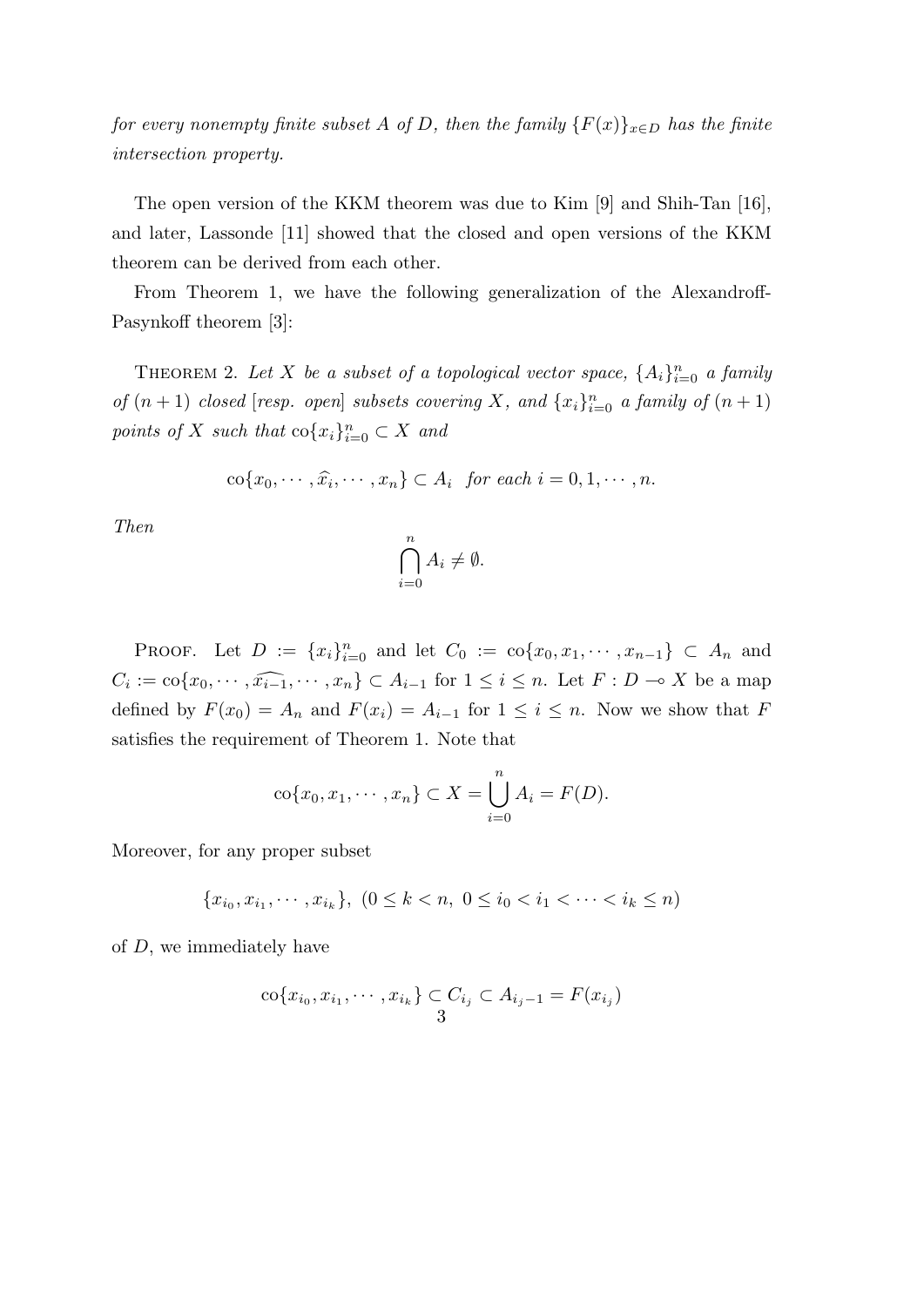for some  $j$ ,  $0 \leq j \leq k$ , [with the convention  $i_j = 0$  iff  $i_j - 1 \equiv n$ ] and hence

$$
\text{co}\{x_{i_0}, x_{i_1}, \cdots, x_{i_k}\} \subset \bigcup_{j=0}^k F(x_{i_j}).
$$

Consequently, condition (1) is satisfied. Now, the conclusion follows from Theorem 1.  $\Box$ 

It is well-known that the Alexandroff-Pasynkoff theorem implies the Brouwer theorem (e.g., see [13]). Therefore, Theorem 2 is also equivalent to the KKM theorem.

#### **3. Almost fixed point theorems**

From Theorem 1, in this section, we deduce a very general almost fixed point theorem and some of its direct applications.

A nonempty subset *Y* of a topological vector space *E* is said to be almost convex [8] if for any neighborhood *V* of the origin 0 of *E* and for any finite subset  $\{y_1, y_2, \dots, y_n\}$  of *Y*, there exists a finite subset  $\{z_1, z_2, \dots, z_n\}$  of *Y*, such that  $z_i - y_i \in V$  for each  $i = 1, \dots, n$ , and  $\text{co}\{z_1, z_2, \dots, z_n\} \subset Y$ .

The following almost fixed point theorem is our main result in this paper:

Theorem 3. *Let X be a subset of a Hausdorff topological vector space E and Y an almost convex dense subset of X. Let*  $T: X \rightarrow E$  *be a lower* [*resp. upper*] *semicontinuous multimap such that*  $T(y)$  *is convex for all*  $y \in Y$ *. If there is a precompact subset K of X such that*  $T(y) \cap K \neq \emptyset$  *for each*  $y \in Y$ *, then for any convex neighborhood U of the origin* 0 *of E, there exists a point*  $x_U \in Y$  *such that*  $T(x_U) \cap (x_U + U) \neq \emptyset$ .

PROOF. There exists a symmetric open neighborhood *V* of 0 such that  $\overline{V} + \overline{V} \subset$ *U*. Since *K* is precompact in *E*, there exists a finite subset  $\{x_0, x_1, \dots, x_n\} \subset K$ such that  $K \subset \bigcup_{i=0}^{n} (x_i + V)$ . Moreover, since *Y* is almost convex and dense in  $\Delta$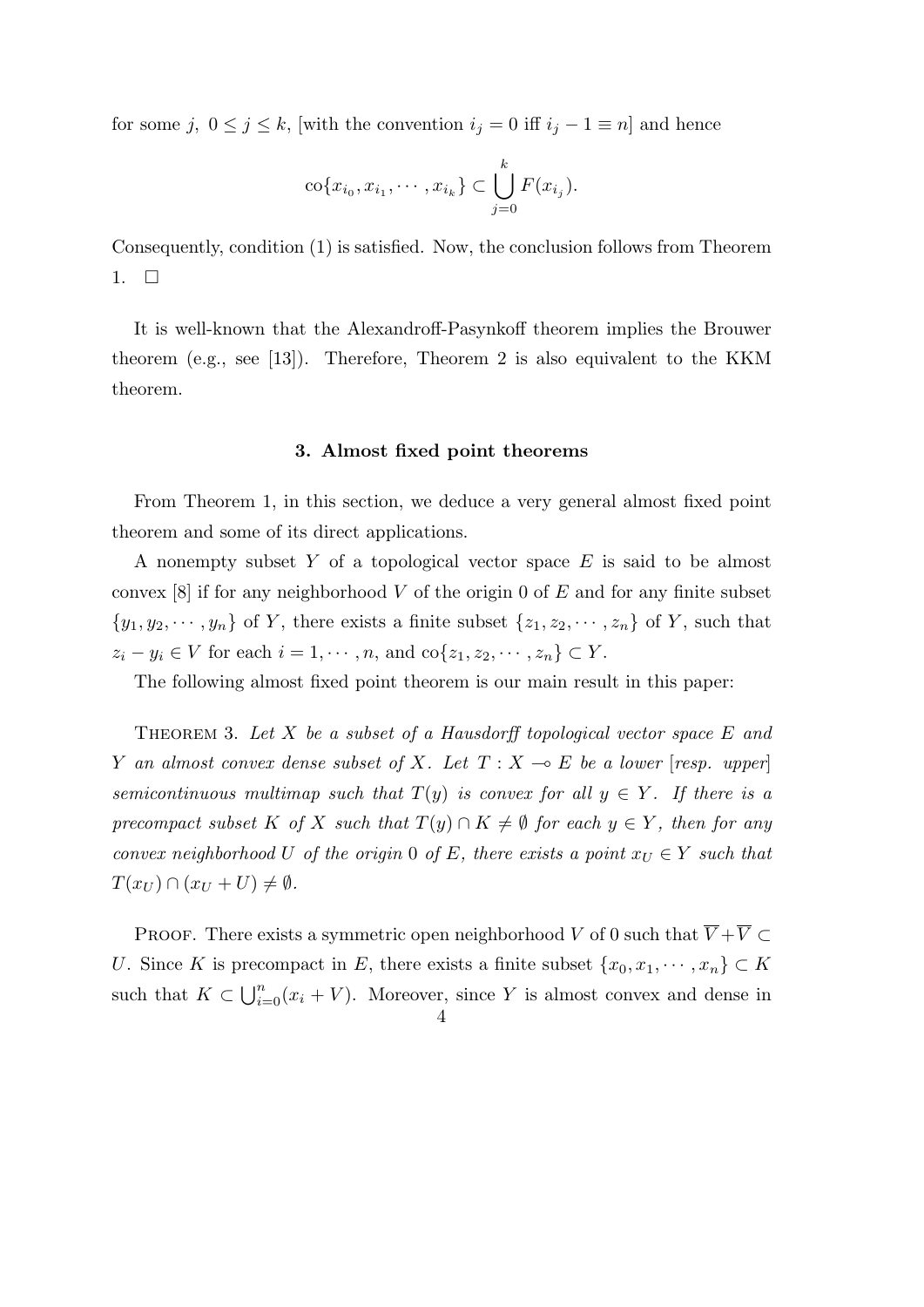*X*, there exists a finite subset  $D = \{y_0, y_1, \dots, y_n\}$  of *Y* such that  $y_i - x_i \in V$  for each  $i = 0, 1, \dots, n$ , and  $Z := \text{co} \{y_0, y_1, \dots, y_n\} \subset Y$ .

If *T* is lower semicontinuous, for each *i*, let

$$
F(y_i) := \{ z \in Z : T(z) \cap (x_i + V) = \emptyset \},\
$$

which is closed in *Z*. Moreover we have

$$
\bigcap_{i=0}^{n} F(y_i) = \{ z \in Z : T(z) \cap \bigcup_{i=0}^{n} (x_i + V) = \emptyset \} = \emptyset
$$

since  $\emptyset \neq T(z) \cap K \subset T(z) \cap \bigcup_{i=0}^{n} (x_i + V)$  for each  $z \in Y$ .

If *T* is upper semicontinuous, for each *i*, let

$$
F(y_i) := \{ z \in Z : T(z) \cap (x_i + \overline{V}) = \emptyset \},
$$

which is open in *Z*. Moreover we have

$$
\bigcap_{i=0}^{n} F(y_i) = \emptyset
$$

as in the above.

Now we apply Theorem 1 replacing  $(X, D)$  by  $(Z, \{y_i\}_{i=0}^n)$ . Since the conclusion of Theorem 1 does not hold, in any case, condition (1) is violated. Hence, there exist a subset  $N := \{y_{i_0}, \dots, y_{i_k}\} \in \langle D \rangle$  and an  $x_U \in \text{co } N \subset Y$  such that  $x_U \notin F(N)$  or  $T(x_U) \cap (x_{i_j} + \overline{V}) \neq \emptyset$  for all  $j = 0, 1, \dots, k$ . Note that

(2) 
$$
x_{i_j} + \overline{V} = x_{i_j} - y_{i_j} + y_{i_j} + \overline{V} \subset y_{i_j} + V + \overline{V} \subset y_{i_j} + U.
$$

Let *L* be the subspace of *E* generated by *D* and

$$
M := \{ y \in L : T(x_U) \cap (y + U) \neq \emptyset \}.
$$

From (2) we get  $T(x_U) \cap (y_{i_j} + U) \neq \emptyset$  and hence  $y_{i_j} \in M$  for all  $j = 0, 1, \dots, k$ . Since  $L, T(x_U)$ , and U are all convex, it is easily checked that M is convex. Therefore,  $x_U \in M$  and, by definition of M, we get  $T(x_U) \cap (x_U + U) \neq \emptyset$ . This completes our proof.  $\Box$ 

$$
\overline{5}
$$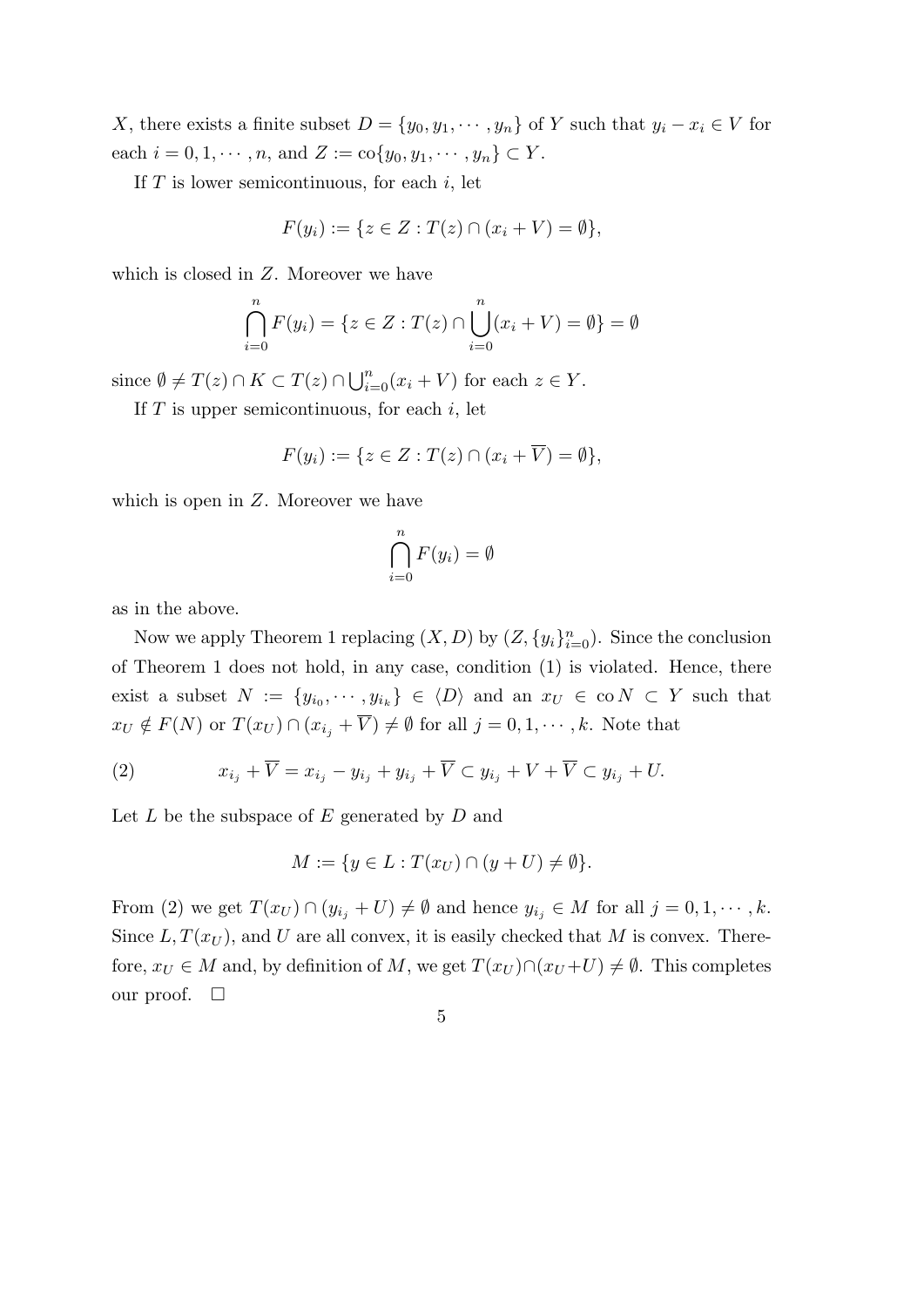In case  $X = Y$ , Theorem 3 reduces to the following:

Corollary 4. *Let X be a convex subset of a Hausdorff topological vector space E.* Let  $T: X \to E$  be a lower [resp. upper] semicontinuous multimap such that  $T(x)$  *is convex for each*  $x \in X$ *. If there is a precompact subset*  $K$  *of*  $X$  *such that*  $T(x) \cap K \neq \emptyset$  for each  $x \in X$ , then for every convex neighborhood U of the origin 0 *of E*, there exists a point  $x_U \in X$  such that  $T(x_U) \cap (x_U + U) \neq \emptyset$ .

Ky Fan [7, Theorem 7] obtained Corollary 4 for a locally convex Hausdorff topological vector space E and for a lower semicontinuous multimap  $T : X \rightarrow$ *E*. For a single-valued map  $f: X \to X$ , Fan noted that Corollary 4 might be regarded as a generalization of the Tychonoff fixed point theorem to noncompact (or precompact) convex sets; see Corollary 5 below.

Lassonde [5, Théorème 4] obtained Corollary 4 for a compact upper semicontinuous map  $T: X \to X$  having nonempty convex values.

From Theorem 3, we have the following fixed point theorem:

Corollary 5. *Let X be a subset of a locally convex Hausdorff topological vector space*  $E$  *and*  $Y$  *an almost convex dense subset of*  $X$ *. Let*  $T : X \rightarrow X$  *be a compact upper semicontinuous multimap with closed values such that T*(*y*) *is nonempty convex for all*  $y \in Y$ *. Then T has a fixed point*  $x_0 \in X$ *; that is,*  $x_0 \in T(x_0)$ *.* 

PROOF. By Theorem 3, for each neighborhood *U* of 0, there exist  $x_U$ ,  $y_U \in X$ such that  $y_U \in T(x_U)$  and  $y_U \in x_U + U$ . Since  $T(X)$  is relatively compact, we may assume that the net  $\{y_U\}$  converges to some  $x_0 \in K$ . Since *E* is Hausdorff, the net  $\{x_U\}$  also converges to  $x_0$ . Because T is upper semicontinuous with closed values, the graph of *T* is closed in  $X \times T(X)$  and hence we have  $x_0 \in T(x_0)$ . This completes our proof.  $\square$ 

Corollary 5 is recently due to the author and Do Hong Tan [15] and extends the Himmelberg-Idzik theorem and many other fixed point results in the analytical fixed point theory.

## 6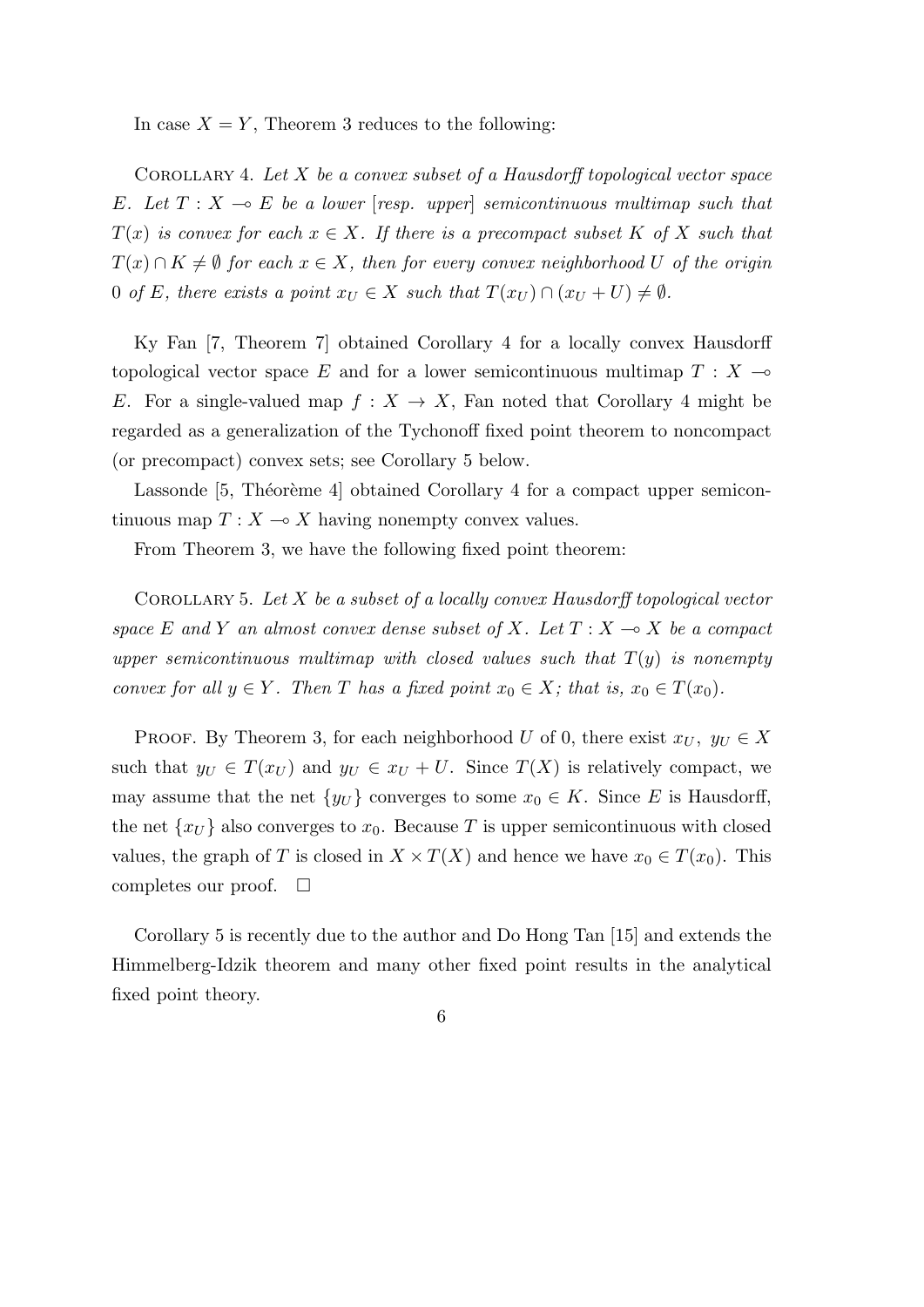From Theorem 3, we have the following almost fixed point result:

Corollary 6. *Let X be a subset of a Hausdorff topological vector space E and Y* an almost convex dense subset of *X.* Let  $T: X \rightarrow E$  be a multimap such that (1)  $T^-(z)$  *is open for each*  $z \in E$ ; and (2)  $T(y)$  *is convex for for each*  $y \in Y$ *. If there is a precompact subset K of X such that*  $T(y) \cap K \neq \emptyset$  *for each*  $y \in Y$ *, then for any convex neighborhood U of the origin* 0 *of E, there exists a point*  $x_U \in Y$ *such that*  $T(x_U) \cap (x_U + U) \neq \emptyset$ .

PROOF. Since T is lower semicontinuous, Corollary 6 follows immediately from Theorem 3.  $\Box$ 

In case  $X = Y$ , Corollary 6 reduces to the following:

Corollary 7. *Let X be a convex subset of a Hausdorff topological vector space E*, and  $T: X \to X$  be a multimap such that (1)  $T(x)$  is nonempty and convex for *each*  $x \in X$ ; (2)  $T^{-1}(y)$  *is open for each*  $y \in X$ *; and* (3)  $T(X)$  *is contained in a compact subset K of X. Then for any convex neighborhood U of the origin* 0 *of E, there exists a point*  $x_U \in X$  *such that*  $T(x_U) \cap (x_U + U) \neq \emptyset$ *.* 

Ben-El-Mechaiekh [1, 2] obtained that, if *E* is further assumed to be locally convex in Corollary 7, then *T* has a fixed point; and conjectured that, under the hypotheses of Corollary 7, *T* would have a fixed point. This conjecture is not resolved yet; for partial solutions, see [12]. However, Corollary 7 is a new partial solution.